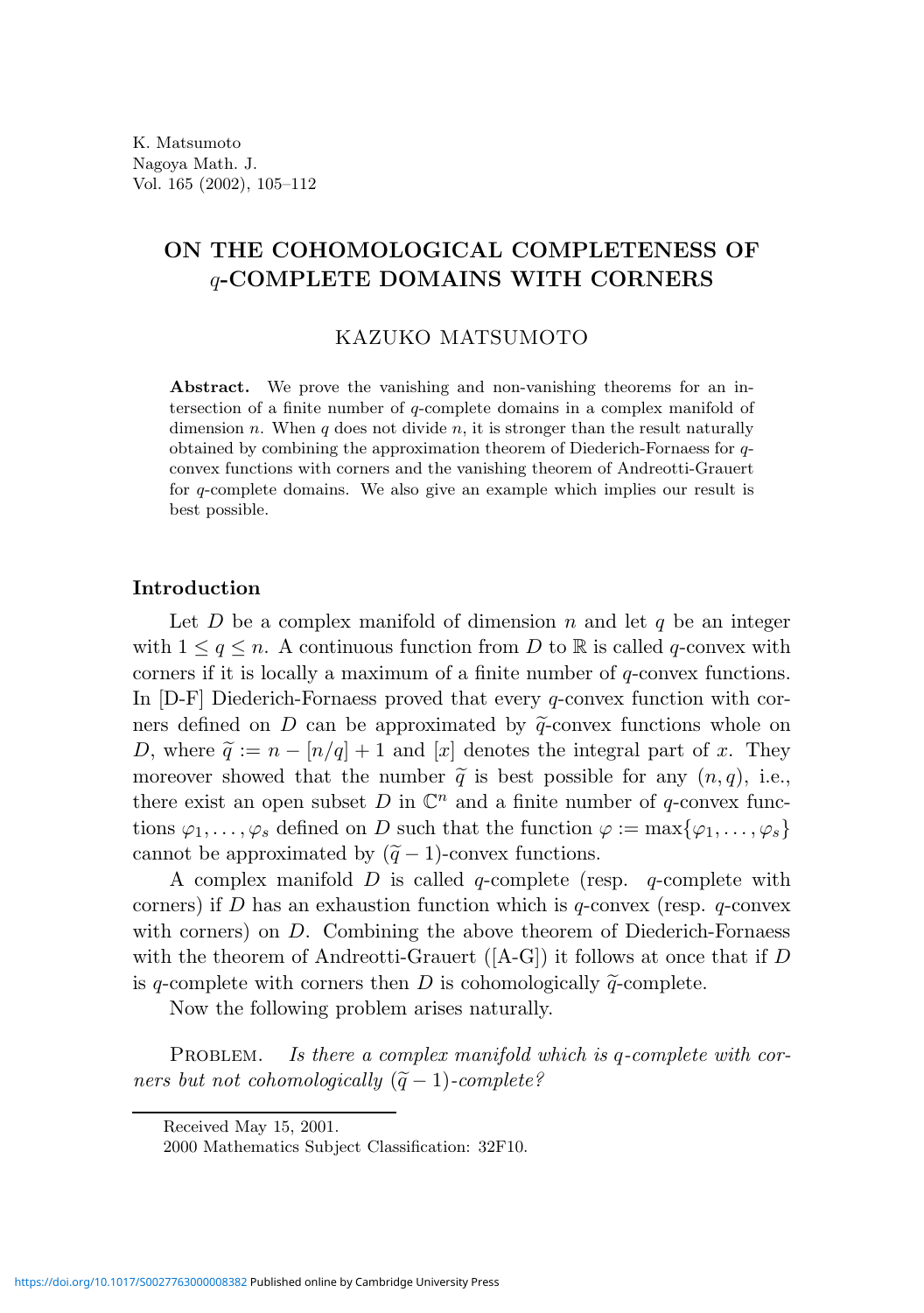It is easy to find such examples if q divides n (cf. [S-V], [E-S], [M-1] and  $[M-2]$ . However, it seems that such an example is still unknown if q does not divide n.

The purpose of this article is to prove the following.

THEOREM. Let  $M$  be a complex manifold of dimension n and let  $D_1, \ldots, D_t$  be q-complete open subsets in M. Let F be a coherent analytic sheaf on M such that  $H^n(M, \mathcal{F}) = 0$ . Then

$$
H^j(D_1 \cap \dots \cap D_t, \mathcal{F}) = 0 \quad \text{if} \quad j \ge \widehat{q}_t.
$$

Here

$$
\widehat{q}_t := \min\{\widehat{q}, t(q-1)+1\}
$$

and

$$
\widehat{q} := n - \left[\frac{n-1}{q}\right] = \begin{cases} \widetilde{q} & \text{if } q \mid n \\ \widetilde{q} - 1 & \text{if } q \nmid n. \end{cases}
$$

Moreover, the number  $\hat{q}_t$  in the above theorem is best possible for any  $(n, q, t)$ . In particular, for any  $(n, q)$  there exist a finite number of q-complete open subsets  $D_1, \ldots, D_s$  in  $\mathbb{C}^n$  such that  $H^{\widehat{q}-1}(D_1 \cap \cdots \cap D_s, \mathcal{O}) \neq 0$ , where O denotes the sheaf of germs of holomorphic functions on  $\mathbb{C}^n$  (see §3).

The author, in general, does not know whether the cohomologically  $\hat{q}$ complete set  $D_1 \cap \cdots \cap D_t$  in the above theorem is  $\hat{q}$ -complete, i.e., it has a  $\widehat{q}$ -convex exhaustion function, even in the case  $M = \mathbb{C}^n$ .

#### §1. The key proposition

First we show the following proposition which is a key step to prove Theorem.

PROPOSITION 1. Let M be a topological space, let  $\{D_1, \ldots, D_t\}$  be a family of open subsets in M and let S be a sheaf of Abelian groups on M. Let  $p \in \mathbb{N}$  be fixed and suppose that for any k with  $1 \leq k \leq t-1$  the family  $\{D_1, \ldots, D_t\}$  satisfies the condition

$$
C(k,p) \tHj(Di1 \cap \cdots \cap Dik, S) = 0for all  $j \geq p$  and all  $i_1, \ldots, i_k \in \{1, 2, \ldots, t\}.$
$$

Then

$$
(1) \quad H^j(D_1 \cap \cdots \cap D_t, \mathcal{S}) \cong H^{j+t-1}(D_1 \cup \cdots \cup D_t, \mathcal{S}) \qquad \text{if} \quad j \geq p;
$$

$$
(2) \quad H^{p-1}(D_1 \cap \cdots \cap D_t, \mathcal{S}) \to H^{p+t-2}(D_1 \cup \cdots \cup D_t, \mathcal{S})
$$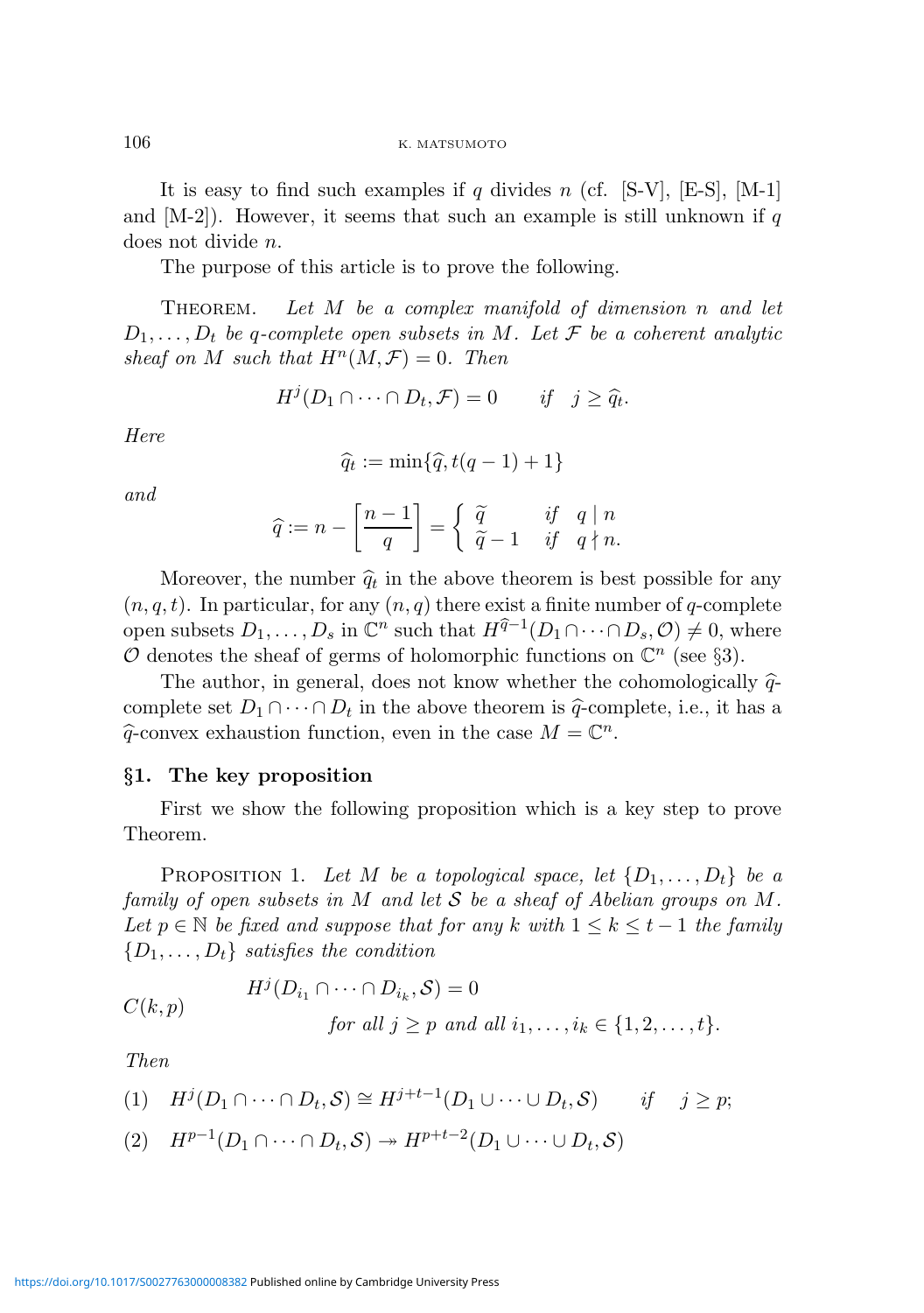Remark. The family  $\{D_1, \ldots, D_t\}$  satisfies the condition  $C(k, p)$  for all k with  $1 \leq k \leq t-1$  if it satisfies only  $C(t-1, p)$ .

Proof of Proposition 1. We shall prove the proposition by induction on  $t \in \mathbb{N}$ .

Step 1. When  $t = 1$ , (1) and (2) are trivial.

*Step* 2. When  $t > 2$ , it follows by Mayer-Vietories that the sequence

$$
H^{j}(D_{1}\cap \cdots \cap D_{t-1}, \mathcal{S}) \oplus H^{j}(D_{t}, \mathcal{S})
$$
  
\n
$$
\longrightarrow H^{j}((D_{1}\cap \cdots \cap D_{t-1}) \cap D_{t}, \mathcal{S})
$$
  
\n
$$
\longrightarrow H^{j+1}((D_{1}\cap \cdots \cap D_{t-1}) \cup D_{t}, \mathcal{S})
$$
  
\n
$$
\longrightarrow H^{j+1}(D_{1}\cap \cdots \cap D_{t-1}, \mathcal{S}) \oplus H^{j+1}(D_{t}, \mathcal{S})
$$

is exact for each j. Since  $\{D_1, \ldots, D_t\}$  satisfies  $C(t-1, p)$  and  $C(1, p)$  by assumption, we have

$$
H^j(D_1 \cap \dots \cap D_{t-1}, \mathcal{S}) = H^j(D_t, \mathcal{S}) = 0 \quad \text{if} \quad j \geq p.
$$

Therefore, if we put  $E_i := D_i \cup D_t$  for  $i = 1, 2, \dots, t - 1$ , then

$$
(3) \quad H^j(D_1 \cap \cdots \cap D_t, \mathcal{S}) \cong H^{j+1}(E_1 \cap \cdots \cap E_{t-1}, \mathcal{S}) \quad \text{if} \quad j \geq p;
$$

(4)  $H^{p-1}(D_1 \cap \cdots \cap D_t, \mathcal{S}) \rightarrow H^p(E_1 \cap \cdots \cap E_{t-1}, \mathcal{S}).$ 

In particular, this means that the proposition holds in the case  $t = 2$ .

Step 3. When  $t \geq 3$ , we assume that the proposition has been proved for  $1, 2, \ldots, t-1$ . We first show the following.

LEMMA 1. Under the above situation, the family  $\{E_1, \ldots, E_{t-1}\}\$  satisfies the condition  $C(t-2, p+1)$ .

*Proof.* We shall prove by induction that for any l with  $1 \leq l \leq t-2$ the family  $\{E_1, \ldots, E_{t-1}\}\$  satisfies the condition

$$
C(l, p+1)
$$
\n
$$
H^{j+1}(E_{i_1} \cap \dots \cap E_{i_l}, \mathcal{S}) = 0
$$
\n
$$
\text{for all } j \ge p \text{ and all } i_1, \dots, i_l \in \{1, 2, \dots, t-1\}.
$$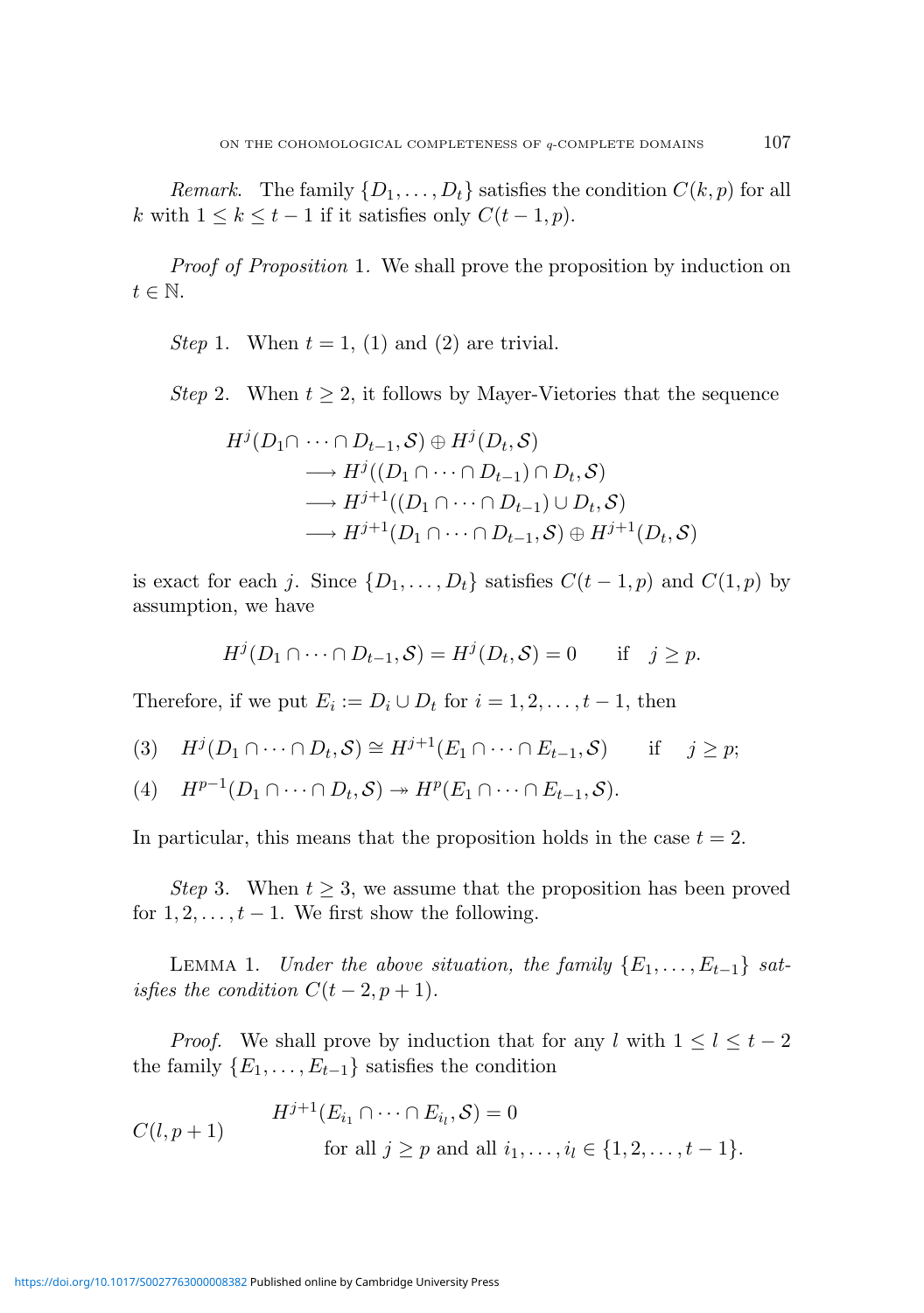108 K. MATSUMOTO

By the assumption of the proposition  $\{D_1, \ldots, D_t\}$  satisfies  $C(t-1, p)$ and particularly  $C(1, p)$  and  $C(2, p)$ . Since the proposition holds in the case  $t = 2$  we have

$$
H^{j+1}(E_{i_1}, \mathcal{S}) = H^{j+1}(D_{i_1} \cup D_t, \mathcal{S})
$$
  
\n
$$
\cong H^j(D_{i_1} \cap D_t, \mathcal{S}) = 0 \quad \text{if} \quad j \ge p.
$$

Therefore,  $\{E_1, \ldots, E_{t-1}\}\$  satisfies  $C(1, p+1)$ .

Next let  $2 \leq l \leq t-2$  and assume that the lemma has been proved for all m with  $1 \leq m \leq l-1$ . Then the family  $\{E_{i_1},...,E_{i_l}\}$ , where  $i_1, \ldots, i_l \in \{1, 2, \ldots, t-1\}$ , also satisfies the condition  $C(m, p+1)$  for all m with  $1 \leq m \leq l-1$ . Moreover, since  $\{E_1, \ldots, E_{t-1}\}\$  satisfies  $C(l-1, p+1)$ by the inductive hypothesis and since the proposition holds for l,

$$
H^{j+1}(E_{i_1} \cap \dots \cap E_{i_l}, \mathcal{S})
$$
  
\n
$$
\cong H^{(j+1)+l-1}(E_{i_1} \cup \dots \cup E_{i_l}, \mathcal{S})
$$
  
\n
$$
= H^{j+(l+1)-1}(D_{i_1} \cup \dots \cup D_{i_l} \cup D_t, \mathcal{S}) \quad \text{if} \quad j \geq p.
$$

On the other hand,  $\{D_1, \ldots, D_t\}$  satisfies  $C(l, p)$  and  $C(l + 1, p)$  because  $l + 1 \leq t - 1$ . Since the proposition holds for  $l + 1$ ,

$$
H^{j+(l+1)-1}(D_{i_1} \cup \cdots \cup D_{i_l} \cup D_t, S)
$$
  
\n
$$
\cong H^j(D_{i_1} \cap \cdots \cap D_{i_l} \cap D_t, S) = 0 \quad \text{if} \quad j \ge p.
$$

Hence we obtain

$$
H^{j+1}(E_{i_1} \cap \dots \cap E_{i_l}, \mathcal{S}) = 0 \quad \text{if} \quad j \ge p,
$$

which proves that  $\{E_1, \ldots, E_{t-1}\}\$  satisfies  $C(l, p+1)$  for all l with  $1 \leq l \leq$  $t-2$ . П

End of Proof of Proposition 1. If  $t \geq 3$  and if  $\{D_1, \ldots, D_t\}$  satisfies  $C(t-1, p)$  then  $\{E_1, \ldots, E_{t-1}\}$  satisfies  $C(t-2, p+1)$ , where  $E_i := D_i \cup D_t$ for  $i = 1, 2, \ldots, t - 1$ . Therefore, by the inductive hypothesis, we have

(5) 
$$
H^{j+1}(E_1 \cap \dots \cap E_{t-1}, \mathcal{S}) \cong H^{j+t-1}(E_1 \cup \dots \cup E_{t-1}, \mathcal{S}) \quad \text{if} \quad j \geq p;
$$

(6) 
$$
H^p(E_1 \cap \cdots \cap E_{t-1}, \mathcal{S}) \rightarrow H^{p+t-2}(E_1 \cup \cdots \cup E_{t-1}, \mathcal{S}).
$$

Notice here that  $E_1 \cup \cdots \cup E_{t-1} = D_1 \cup \cdots \cup D_t$ . Then we can obtain (1) and  $(2)$  by  $(3)$ ,  $(4)$ ,  $(5)$  and  $(6)$ .

 $\Box$ 

This completes the proof of the proposition.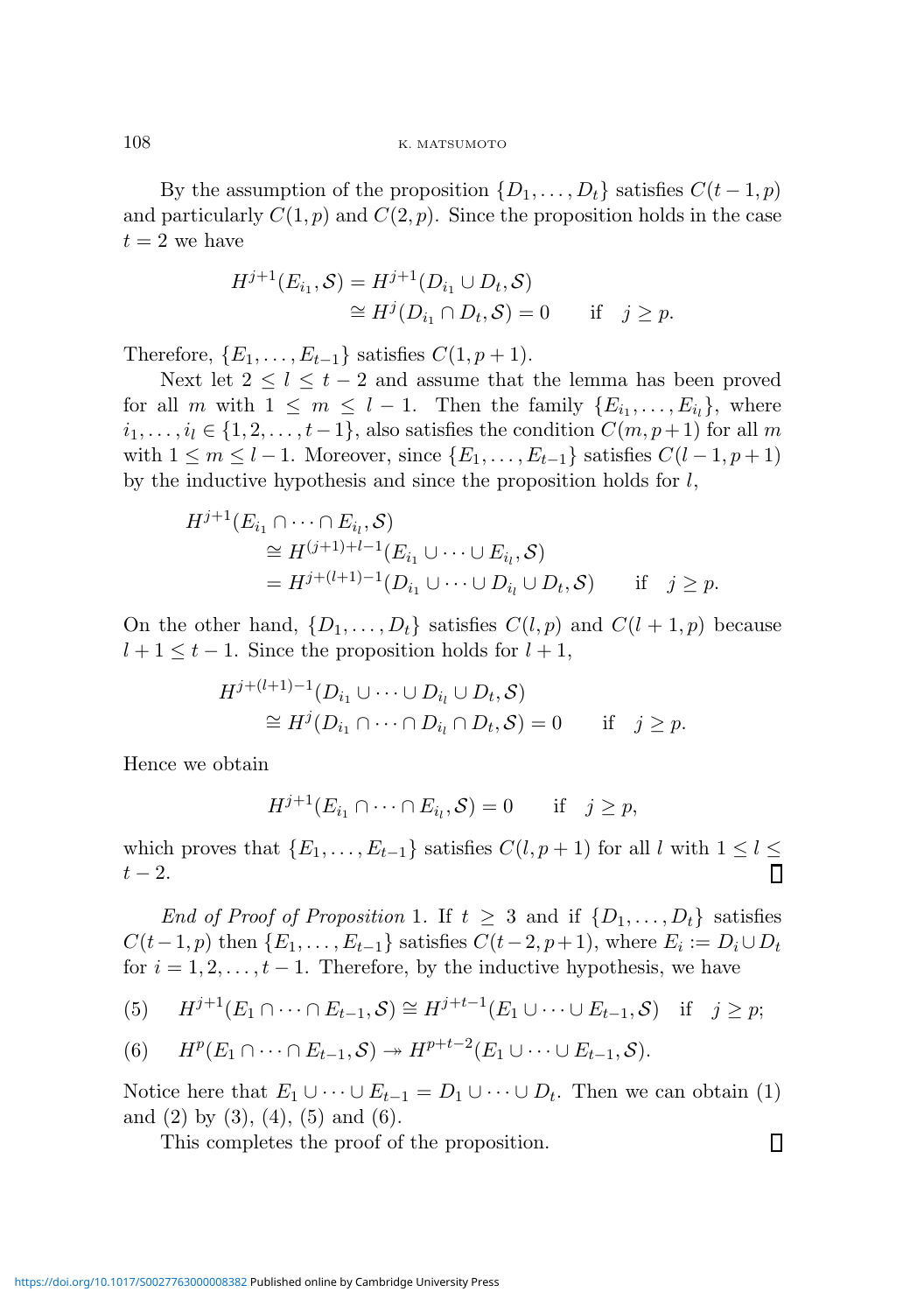#### §2. Proof of Theorem

Let M be a complex manifold of dimension n, let  $D_1, \ldots, D_t$  be qcomplete open subsets in M and let  $\mathcal F$  be a coherent analytic sheaf on M such that  $H^n(M, \mathcal{F}) = 0$ .

Since the intersection  $D_1 \cap \cdots \cap D_t$  is q-complete with corners it follows from the theorem of Diederich-Fornaess and the theorem of Andreotti-Grauert that

$$
H^j(D_1 \cap \dots \cap D_t, \mathcal{F}) = 0 \quad \text{if} \quad j \ge \tilde{q}_t.
$$

Here  $\widetilde{q}_t := \min\{\widetilde{q}, t(q-1)+1\}$  and  $\widetilde{q} := n - [n/q] + 1$ .

We put

$$
\widehat{q} := n - \left[\frac{n-1}{q}\right] = \begin{cases} \widetilde{q} & \text{if } q \mid n \\ \widetilde{q} - 1 & \text{if } q \nmid n. \end{cases}
$$

For the proof of Theorem it is enough to prove the following.

Lemma 2. Under the above situation,

$$
H^j(D_1 \cap \dots \cap D_t, \mathcal{F}) = 0 \quad \text{if} \quad j \geq \widehat{q}.
$$

*Proof.* We put  $m := \lfloor n/q \rfloor$  and  $r := n - mq$ . Then  $n = mq + r$  and  $0 \leq r \leq q-1$ . We shall prove the lemma by induction on  $t \in \mathbb{N}$ . First if  $t \leq m$ ,

$$
t(q-1) + 1 \le m(q-1) + 1 = n - m + 1 - r = \tilde{q} - r.
$$

If q | n or r = 0 then  $\tilde{q} - r = \tilde{q} = \hat{q}$ ; and if  $q \nmid n$  or  $r \geq 1$  then  $\tilde{q} - r \leq \tilde{q} - 1 = \hat{q}$ . Hence if  $t \leq m$  we have  $t(q-1) + 1 \leq \hat{q} \leq \tilde{q}$  and

$$
\widetilde{q}_t := \min\{\widetilde{q}, t(q-1) + 1\} = t(q-1) + 1 \leq \widehat{q}.
$$

Therefore, by the theorem of Diederich-Fornaess, the lemma holds if  $t \leq m$ .

Next if  $t \geq m+1$  and if the lemma holds for  $1, 2, \ldots, t-1$ , then for any k with  $1 \leq k \leq t-1$  the family  $\{D_1, \ldots, D_t\}$  satisfies the condition

$$
C(k,\widehat{q}) \qquad \begin{aligned} H^j(D_{i_1} \cap \cdots \cap D_{i_k}, \mathcal{F}) &= 0 \\ \text{for all } j \ge \widehat{q} \text{ and all } i_1, \dots, i_k \in \{1, 2, \dots, t\}. \end{aligned}
$$

Hence by Proposition 1

$$
H^j(D_1 \cap \dots \cap D_t, \mathcal{F}) \cong H^{j+t-1}(D_1 \cup \dots \cup D_t, \mathcal{F}) \quad \text{if} \quad j \geq \widehat{q}.
$$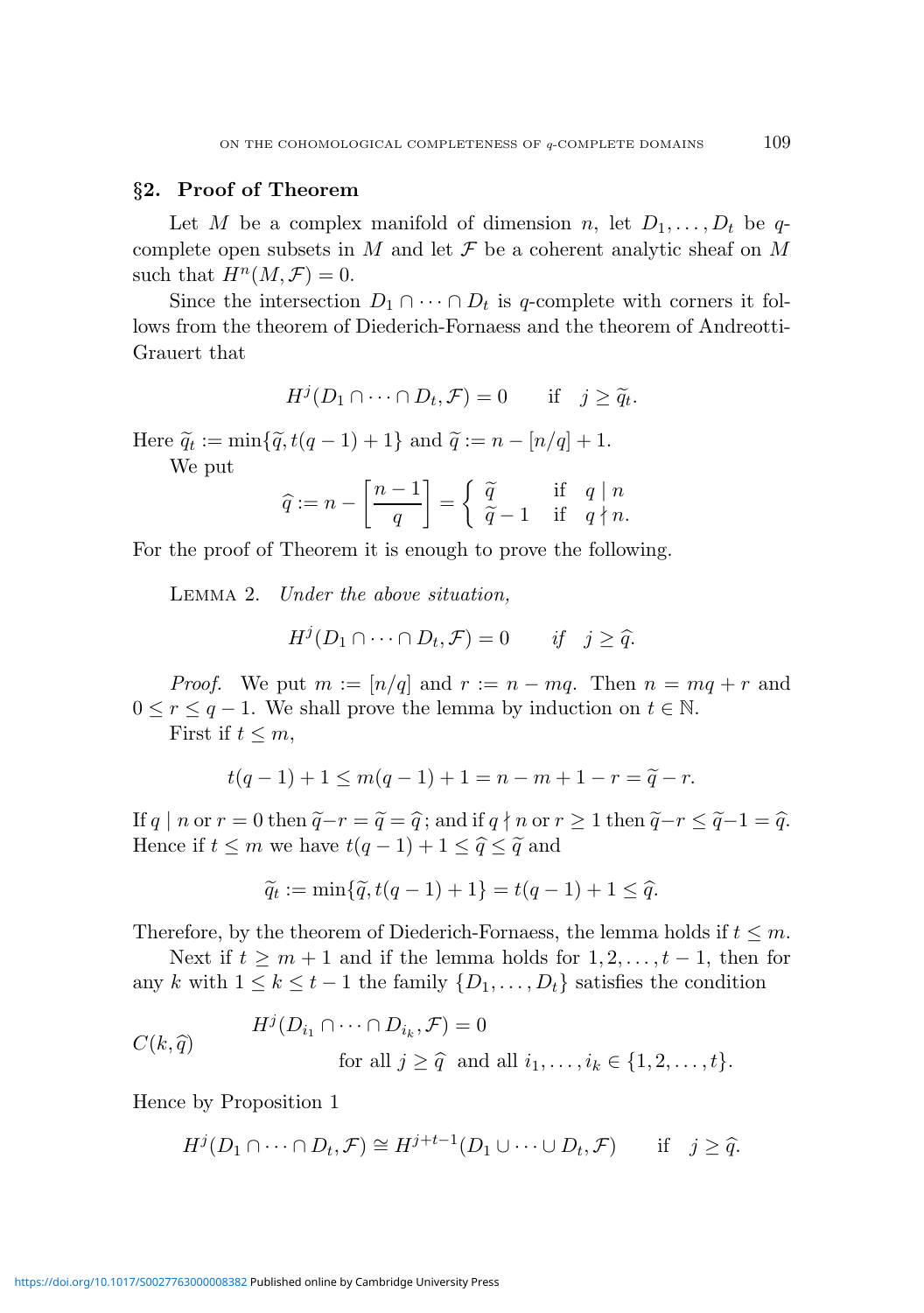110 K. MATSUMOTO

Notice here that if  $t \geq m+1$  and  $j \geq \hat{q}$  then  $j+t-1 \geq \hat{q}+m \geq \tilde{q}-1+m = n$ .

Since the set  $D_1 \cup \cdots \cup D_t$  is open in M and since  $H^n(M,\mathcal{F}) = 0$ by assumption we have  $H^n(D_1 \cup \cdots \cup D_t, \mathcal{F}) = 0$  (see Remark below). Therefore we obtain

$$
H^j(D_1 \cap \dots \cap D_t, \mathcal{F}) = 0 \quad \text{if} \quad j \geq \widehat{q},
$$

which proves the lemma.

Theorem is the direct result of the above lemma and the theorem of Diederich-Fornaess (cf. [D-F], §5).

*Remark.* By the theorem of Greene-Wu  $([G-W])$ , a connected complex manifold of dimension  $n$  is *n*-complete if and only if it is noncompact. Therefore, if  $D$  is noncompact complex manifold of dimension  $n$  then by the theorem of Andreotti-Grauert  $H^n(D, \mathcal{F}) = 0$  for any coherent analytic sheaf F on D. It is obvious that if  $H^n(M,\mathcal{F})=0$  then  $H^n(D,\mathcal{F})=0$  for any connected (and not necessarily noncompact) component D of M.

#### §3. Example

As in Section 2 we put  $n = mq + r$ . In  $\mathbb{C}^n$ , consider the complex linear subspaces defined by

$$
L_i := \{(z_1, \ldots, z_n) \in \mathbb{C}^n \mid z_{(i-1)q+1} = \ldots = z_{iq} = 0\}
$$

and put  $D_i := \mathbb{C}^n \setminus L_i$  for  $i = 1, 2, ..., m$ . Then each  $D_i$  is q-complete but not  $(q-1)$ -complete (cf. [W]). If  $q \nmid n$  or  $r \geq 1$ , we moreover put

$$
L_{m+1} := \{(z_1, \ldots, z_n) \in \mathbb{C}^n \mid z_{mq+1} = \ldots = z_n = 0\}
$$

and  $D_{m+1} := \mathbb{C}^n \setminus L_{m+1}$ . Then  $D_{m+1}$  is r-complete and particularly qcomplete because  $r < q$ .

The number  $\hat{q}_t$  in Theorem is best possible for any  $(n, q, t)$ , where

$$
\widehat{q}_t := \min\{\widehat{q}, t(q-1) + 1\} = \begin{cases} t(q-1) + 1 & \text{if } t \le m \\ \widehat{q} & \text{if } t > m \end{cases}
$$

and

$$
\widehat{q} := n - \left[\frac{n-1}{q}\right] = \begin{cases} n-m+1 & \text{if } q \mid n \\ n-m & \text{if } q \nmid n. \end{cases}
$$

In fact, we have the following.

 $\Box$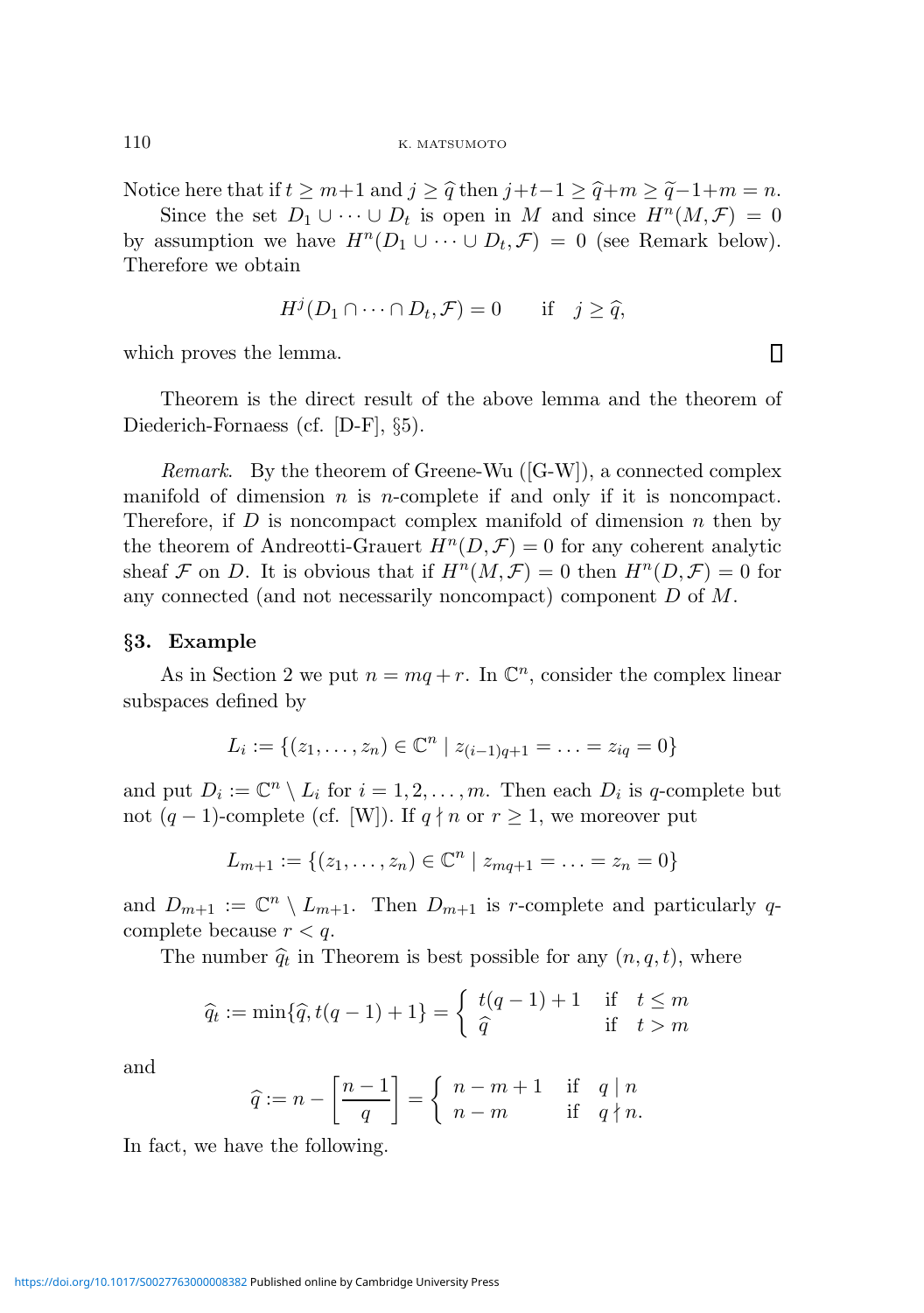EXAMPLE. Under the above notations,  $H^{t(q-1)}(D_1 \cap \cdots \cap D_t, \mathcal{O}) \neq 0$ for  $t = 1, 2, \ldots, m$ . Moreover,  $H^{n-m-1}(D_1 \cap \cdots \cap D_{m+1}, \mathcal{O}) \neq 0$  if  $q \nmid n$ .

In the example above,  $\mathcal O$  denotes the sheaf of germs of holomorphic functions on  $\mathbb{C}^n$ . The example is a part of the following.

PROPOSITION 2. Let  $\alpha_0, \alpha_1, \ldots, \alpha_t$  and  $n_0$  be integers such that  $0 =$  $\alpha_0 < \alpha_1 < \cdots < \alpha_t = n_0 \leq n$ . In  $\mathbb{C}^n$ , consider the complex linear subspaces defined by

$$
L_i := \{(z_1, \ldots, z_n) \in \mathbb{C}^n \mid z_{\alpha_{i-1}+1} = z_{\alpha_{i-1}+2} = \cdots = z_{\alpha_i} = 0\}
$$

and put  $D_i := \mathbb{C}^n \setminus L_i$  for  $i = 1, 2, \ldots, t$ . Then

$$
\begin{cases}\nH^{n_0-t}(D_1 \cap \dots \cap D_t, \mathcal{O}) \neq 0 \\
H^j(D_1 \cap \dots \cap D_t, \mathcal{O}) = 0 \qquad \text{if} \quad j \geq n_0 - t + 1.\n\end{cases}
$$

*Proof.* Since  $\text{codim } L_i \leq n_0 - (t - 1)$  each  $D_i$  is at least  $(n_0 - t + 1)$ complete. Hence if we put  $p := n_0 - t + 1$  then  $H^j(D_i, \mathcal{O}) = 0$  for all  $j \geq p$ and all i with  $1 \leq i \leq t$ .

We shall now prove by induction that for any k with  $1 \leq k \leq t-1$  the family  $\{D_1, \ldots, D_t\}$  satisfies the condition

$$
C(k, p) \tHj(Di1 \cap \cdots \cap Dik, \mathcal{O}) = 0
$$
  
for all  $j \ge p$  and all  $i_1, \ldots, i_k \in \{1, 2, \ldots, t\}.$ 

First  $\{D_1, \ldots, D_t\}$  satisfies  $C(1, p)$ . Next if it satisfies  $C(k-1, p)$  where  $k \geq 2$ , it follows from Proposition 1 that

$$
H^j(D_{i_1} \cap \cdots \cap D_{i_k}, \mathcal{O}) \cong H^{j+k-1}(D_{i_1} \cup \cdots \cup D_{i_k}, \mathcal{O}) \quad \text{if} \quad j \geq p.
$$

Since  $D_{i_1} \cup \cdots \cup D_{i_k} = \mathbb{C}^n \setminus (L_{i_1} \cap \cdots \cap L_{i_k})$  and since  $\text{codim}(L_{i_1} \cap \cdots \cap L_{i_k}) \leq$  $n_0-(t-k) = p+k-1$ , the set  $D_{i_1} \cup \cdots \cup D_{i_k}$  is at least  $(p+k-1)$ -complete. Hence for any k with  $1 \leq k \leq t-1$  we have

$$
H^j(D_{i_1} \cap \dots \cap D_{i_k}, \mathcal{O}) = 0 \quad \text{if} \quad j \ge p,
$$

which implies that  $\{D_1, \ldots, D_t\}$  satisfies  $C(t-1, p)$ .

Therefore, by Proposition 1 we obtain

(7) 
$$
H^j(D_1 \cap \cdots \cap D_t, \mathcal{O}) \cong H^{j+t-1}(D_1 \cup \cdots \cup D_t, \mathcal{O})
$$
 if  $j \geq p$ ;

(8)  $H^{p-1}(D_1 \cap \cdots \cap D_t, \mathcal{O}) \rightarrow H^{p+t-2}(D_1 \cup \cdots \cup D_t, \mathcal{O}).$